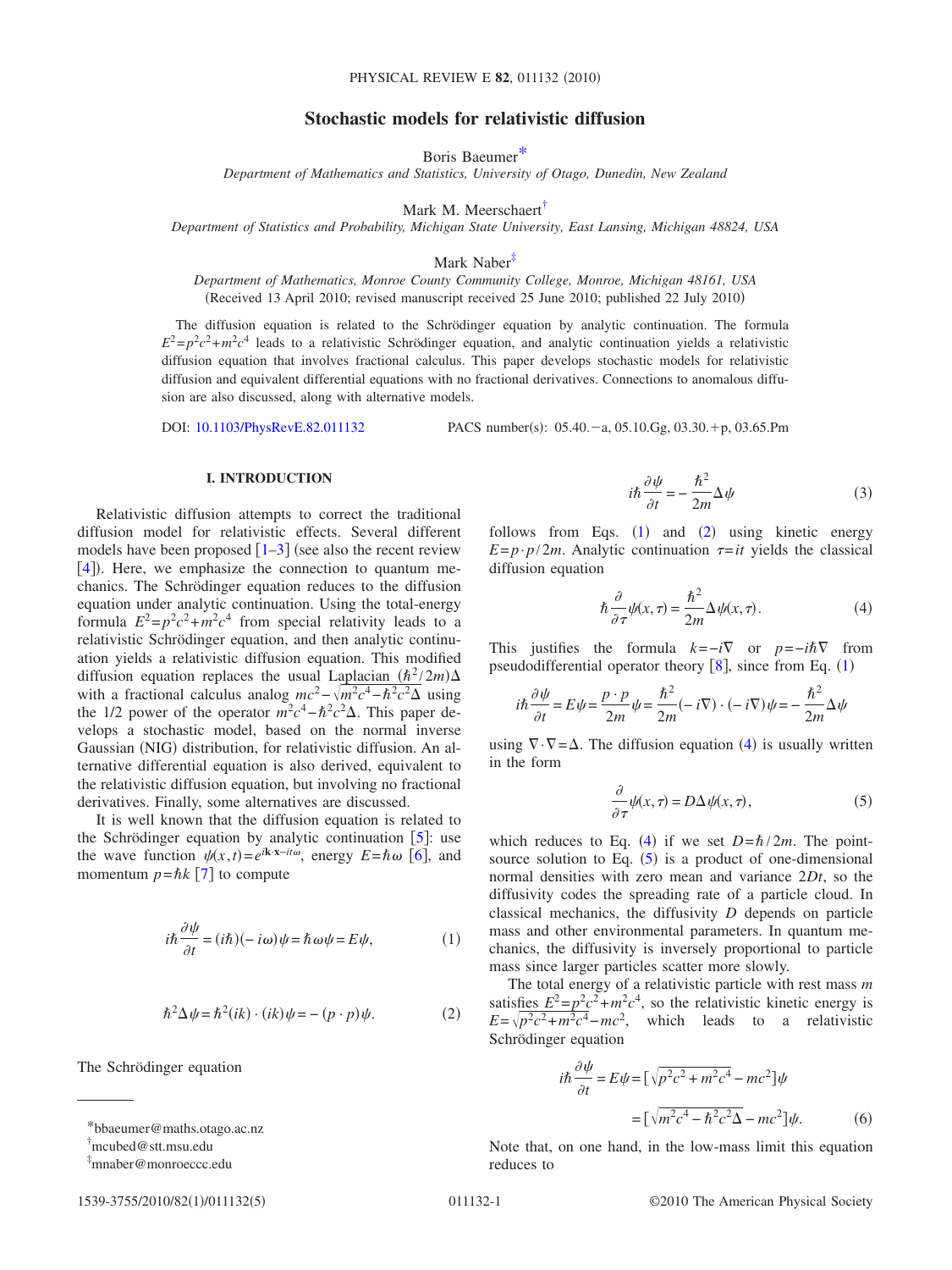$$
i\hbar \frac{\partial \psi}{\partial t} = (-\hbar^2 c^2 \Delta)^{1/2} \psi,
$$

the Riesz fractional Schrödinger equation as proposed by  $[9]$  $[9]$  $[9]$ . On the other hand, in the nonrelativistic limit,  $c \rightarrow \infty$ , we recover the classical Schrödinger equation as

$$
\lim_{c \to \infty} \sqrt{m^2 c^4 - \hbar^2 c^2 \Delta} - mc^2 = \lim_{c \to \infty} \frac{\sqrt{m^2 - \hbar^2 \Delta/c^2} - m}{1/c^2}
$$

$$
= \lim_{c \to \infty} \frac{\left(\frac{2\hbar^2 \Delta/c^3}{2\sqrt{m^2 - \hbar^2 \Delta/c^2}}\right)}{-2/c^3}
$$

$$
= -\frac{\hbar^2 \Delta}{2m}
$$
(7)

using L'Hôpital's rule.

Now in the same sprit as before, analytic continuation  $\tau$ =*it* of Eq. ([6](#page-0-7)) leads to the relativistic diffusion equation

$$
\hbar \frac{\partial}{\partial \tau} \psi(x,\tau) = \left[ mc^2 - \sqrt{m^2 c^4 - \hbar^2 c^2} \Delta \right] \psi(x,\tau). \tag{8}
$$

<span id="page-1-0"></span>Substituting  $\overline{m} = mc^2/\hbar$  and  $t = \tau$  we obtain

$$
\frac{\partial}{\partial t}\psi(x,t) = \left[\bar{m} - \sqrt{\bar{m}^2 - c^2\Delta}\right]\psi(x,t),\tag{9}
$$

the form used in  $\lceil 1,10 \rceil$  $\lceil 1,10 \rceil$  $\lceil 1,10 \rceil$  $\lceil 1,10 \rceil$  with  $c=1$ .

## **II. RELATIVISTIC DIFFUSION**

Transform methods applied to Eq.  $(9)$  $(9)$  $(9)$  yield useful stochastic models for relativistic diffusion. The Fourier transform (FT) is  $\hat{f}(k) = \int e^{-ik \cdot x} f(x) dx$ , so that  $-||k||^2 \hat{f}(k)$  is the FT of  $\Delta f(x)$ . Take FT in Eq. ([9](#page-1-0)) to get  $\hat{\psi}'(k,t)$  $=\left[\bar{m}-\sqrt{\bar{m}^2+c^2||k||^2}\right]\hat{\psi}(k,t)$ , whose point-source solution,

$$
\hat{\psi}(k,t) = \exp[t(\bar{m} - \sqrt{\bar{m}^2 + c^2 ||k||^2})],\tag{10}
$$

<span id="page-1-1"></span>is the FT of a NIG probability density function (pdf)  $[11]$  $[11]$  $[11]$ . The NIG process with pdf  $\psi(x,t)$  is  $A(E_t)$ , where the outer process  $A(t)$  is a Brownian motion and  $E_t = \inf\{\tau > 0: B(\tau)\}$  $+\overline{m}\tau$  is the hitting time of another independent Brownian motion with drift. The NIG model has been used in finance and turbulence, as an alternative to Brownian motion, with heavier tails  $[12,13]$  $[12,13]$  $[12,13]$  $[12,13]$ . We have shown that the NIG process traces the path of a particle undergoing relativistic diffusion.

A Taylor expansion  $\sqrt{m^2 + x} - m$  ≈ *ax* with *a*=1/2 $\overline{m}$  shows that

$$
\hat{\psi}(k,t) \approx \exp\left(-\frac{tc^2}{2\bar{m}}||k||^2\right) = \exp\left(-\frac{t\hbar}{2m}||k||^2\right),\qquad(11)
$$

so at late time or large  $\bar{m}$  the relativistic diffusion process  $A(E_t) \approx A(t)$ , a traditional diffusion process. In the low-mass limit  $\bar{m} \rightarrow 0$  of Eq. ([10](#page-1-1)) we have

$$
\hat{\psi}(k,t) \approx \exp(-tc||k||),
$$

so that  $A(E_t) \approx C(t)$  a Cauchy process whose pdf  $q(x,t)$  solves the anomalous superdiffusion equation

<span id="page-1-2"></span>

FIG. 1. Point-source solution to the relativistic diffusion equa-tion ([9](#page-1-0)) with  $\bar{m}$ =1, compared with Cauchy approximation for small *t* and Gaussian approximation for large *t*. Note the scaling relation  $(12).$  $(12).$  $(12).$ 

 $\partial q / \partial t = -(-c^2 \Delta)^{1/2} q$  as in [[14](#page-4-4)]. The superdiffusion leads to fast particle spreading, which is facilitated by a smaller particle mass. Figure [1](#page-1-2) illustrates the transition from Cauchy at early time to Gaussian at late time, for the NIG process. This is a type of transient anomalous superdiffusion  $\lceil 15 \rceil$  $\lceil 15 \rceil$  $\lceil 15 \rceil$ . Figure [2](#page-1-3). shows the transition from Gaussian to Cauchy as mass decreases.

The NIG solution to the relativistic diffusion equation  $(9)$  $(9)$  $(9)$ follows the scaling relationship

$$
\psi(x,t,\overline{m}) = \lambda \psi(\lambda x, \lambda t, \overline{m}/\lambda), \qquad (12)
$$

<span id="page-1-4"></span>since  $\hat{\psi}(k/\lambda, \lambda t, \overline{m}/\lambda) = \hat{\psi}(k, t, \overline{m})$ . Here, we use the fact that  $\hat{f}(k/\lambda)$  is the FT of  $\lambda f(\lambda x)$  in general. The scaling relation  $(12)$  $(12)$  $(12)$  can be used along with Figs. [1](#page-1-2) and [2](#page-1-3) to visualize solutions to the relativistic diffusion equation  $(9)$  $(9)$  $(9)$  in any application. Also note that the variance of the NIG solution is given by  $\lceil 16 \rceil$  $\lceil 16 \rceil$  $\lceil 16 \rceil$ 

$$
\sigma_{\psi}^2(t) = \frac{c^2}{\overline{m}}t = \frac{\hbar}{m}t.
$$
\n(13)

<span id="page-1-5"></span>This is identical to the variance of the solution to the classical diffusion equation  $(5)$  $(5)$  $(5)$ . This implies a narrower sharper

<span id="page-1-3"></span>

FIG. 2. Point-source solution to the relativistic diffusion equation  $(9)$  $(9)$  $(9)$  with  $t=1$ , compared with Cauchy approximation for small  $\bar{m}$  and Gaussian approximation for large  $\bar{m}$ . Note the scaling relation  $(12)$  $(12)$  $(12)$ .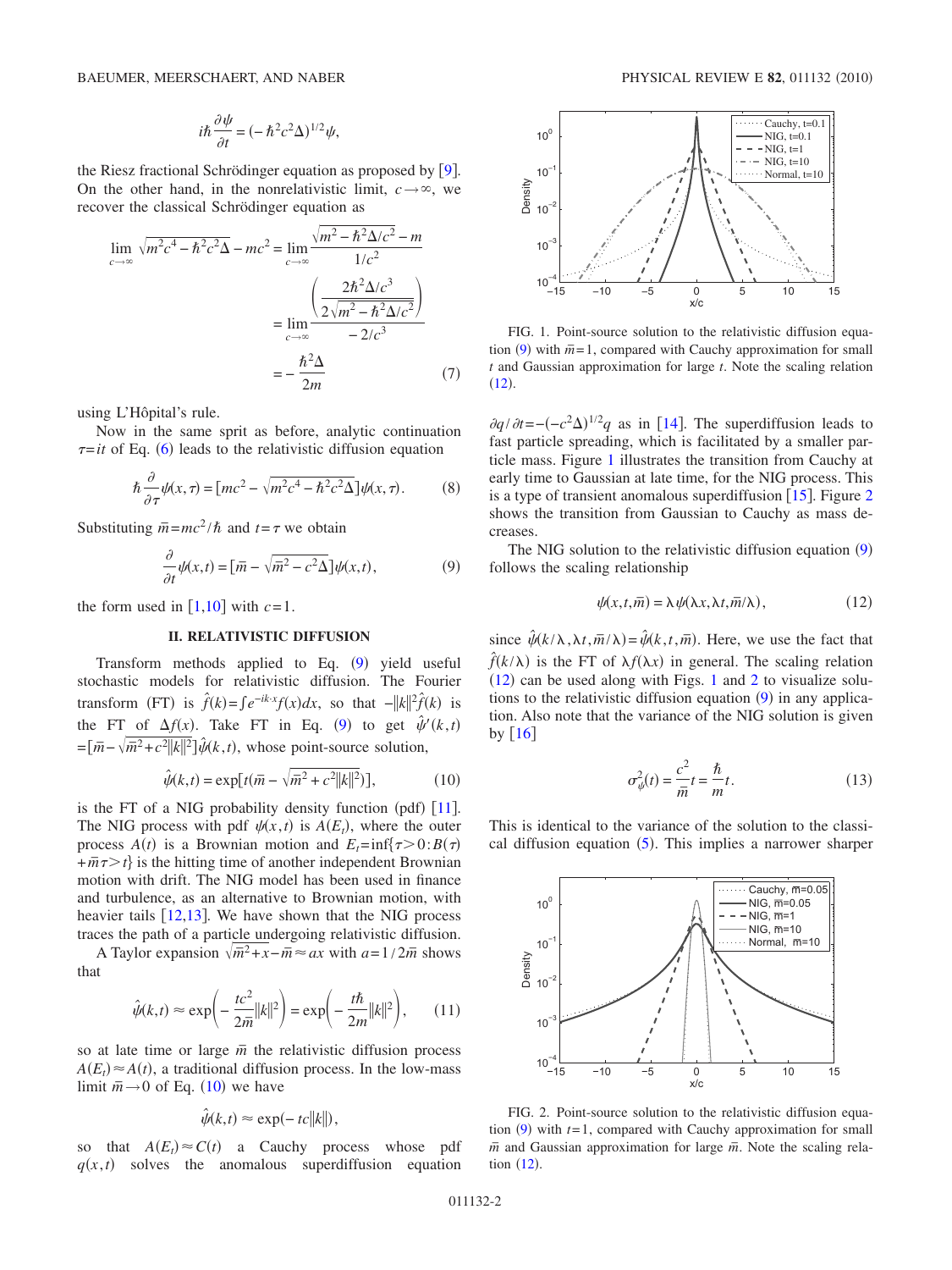<span id="page-2-0"></span>

FIG. 3. The point-source solution to the relativistic diffusion equation ([9](#page-1-0)) for  $\overline{\overline{n}}$  = 1 and *t* = 1 is narrower, with a sharper peak, than the corresponding solution to the traditional diffusion equation  $(5)$  $(5)$  $(5)$ . Both have the same variance  $(13)$  $(13)$  $(13)$ .

peak but heavier tail for early time or low masses as seen in Fig. [3.](#page-2-0)

# **III. CONTINUOUS TIME RANDOM WALK DERIVATION OF THE NIG MODEL**

The NIG model for relativistic diffusion can be better understood in terms of an equivalent differential equation. Write the Laplace transform (LT)  $\tilde{h}(s) = \int e^{-st}h(t)dt$ , so that  $s\bar{h}(s) - h(0)$  is the LT of *h'*(*t*), and let  $\bar{\psi}(k, s) = \int e^{-st} \hat{\psi}(k, t) dt$ denote the Fourier-Laplace transform (FLT). The FLT of Eq. ([9](#page-1-0)) is  $s\bar{\psi}(k, s) - \hat{\psi}_0(k) = [\bar{m} - \sqrt{\bar{m}^2 + c^2 ||k||^2}] \bar{\psi}(k, s)$ . Solve to get

$$
\bar{\psi}(k,s) = \frac{\hat{\psi}_0(k)}{s - \bar{m} + \sqrt{\bar{m}^2 + c^2 ||k||^2}}.
$$
\n(14)

Some algebraic manipulation yields

$$
\overline{\psi}(k,s) = \frac{\hat{\psi}_0(k)}{s - \overline{m} + \sqrt{\overline{m}^2 + c^2 ||k||^2}} \frac{s - \overline{m} - \sqrt{\overline{m}^2 + c^2 ||k||^2}}{s - \overline{m} - \sqrt{\overline{m}^2 + c^2 ||k||^2}} \\
= \frac{[s - \overline{m} - \sqrt{\overline{m}^2 + c^2 ||k||^2}]\hat{\psi}_0(k)}{s^2 - 2\overline{m}s - c^2 ||k||^2}.
$$

Rearrange to get

$$
- [s^2 \overline{\psi}(k,s) - s \hat{\psi}_0(k) - (\overline{m} - \sqrt{\overline{m}^2 + c^2 ||k||^2}) \hat{\psi}_0(k)]
$$
  
+ 2\overline{m}[s \overline{\psi}(k,s) - \hat{\psi}\_0(k)] = - c^2 ||k||^2 \overline{\psi}(k,s),

<span id="page-2-1"></span>divide by  $2\bar{m}$  and invert the FLT to arrive at

$$
-\frac{1}{2\overline{m}}\frac{\partial^2}{\partial t^2}\psi(x,t) + \frac{\partial}{\partial t}\psi(x,t) = \frac{c^2}{2\overline{m}}\Delta\psi(x,t),\tag{15}
$$

with initial conditions  $\psi(x,0) = \psi_0(x)$  and  $\psi'(x,0)$  $\psi'(x,0)$  $=$  $\left[\bar{m} - \sqrt{\bar{m}^2 - c^2} \Delta\right] \psi_0(x)$ . Equation ([15](#page-2-1)) is mathematically equivalent to the relativistic diffusion equation, but contains no fractional calculus operators. It is an elliptic equation in space-time and the condition for  $\psi'(x,0)$  is equivalent to the boundary condition (in space-time) that  $\lim_{t\to\infty} \psi(t,x) = 0$ .

The differential equation  $(15)$  $(15)$  $(15)$  governs the limit density of a continuous time random walk  $(CTRW)$  [[17](#page-4-7)]: the sum

<span id="page-2-2"></span>

FIG. 4. The operational time density  $h(\tau, 1)$  from Eq. ([17](#page-2-4)) accounts for random waiting times between particle motions.

 $S(n) = X_1 + \cdots + X_n$  gives the particle location after *n* jumps. For identically distributed jumps with zero mean and finite variance, as the time scale  $r \rightarrow \infty$ , the central limit theorem yields  $r^{-1/2}S(rt)$  ⇒  $A(t)$ , a Brownian motion whose probability densities  $p(x,t)$  solve the diffusion equation ([5](#page-0-6)); i.e.,  $\frac{\partial p}{\partial t} = (c^2 / 2m) \Delta p$  which has the propagator

$$
p(x,t) = \exp\left(-\frac{x^2}{2c^2t/\overline{m}}\right) / \sqrt{2\pi c^2t/\overline{m}}
$$

as a solution.

In a CTRW, a random waiting time  $J_n > 0$  precedes the *n*th jump, which therefore occurs at time  $T(n) = J_1 + \cdots + J_n$ . The number of jumps by time *t* is  $N_t = \max\{n : T(n) \le t\};$ hence, the particle location at time *t* is  $S(N_t)$ . Normalize so that  $\langle J_n \rangle = 1$ . Then  $N_t \approx t$ , and  $S(N_t) \approx A(t)$  as  $t \to \infty$ .

To illuminate the second-order behavior of the solution to Eq. ([15](#page-2-1)), apply a two-scale limiting procedure, segregating the mean waiting time, and the deviation from the mean. Now  $r^{-1/2}[T(rt) - rt] + r^{-1}[rt] \Rightarrow B(t) + t$ , an independent Brownian motion with drift whose density  $f(x, t)$  solves  $\partial f / \partial t = -\partial f / \partial x + \frac{1}{2m} \partial^2 f / \partial x^2$ . The inverse process  $N_t$  converges to the inverse limit  $E_t = \inf\{\tau > 0 : B(\tau) + \tau > t\}$ ; hence, the CTRW  $S(N_t) \approx A(E_t)$ . The CTRW limit  $A(E_t)$  has NIG density

$$
\psi(x,t) = \int_0^\infty p(x,\tau)h(\tau,t)d\tau,\tag{16}
$$

<span id="page-2-4"></span><span id="page-2-3"></span>where

$$
h(\tau, t) = (t/\tau) \exp\left(-\frac{(t-\tau)^2}{2\pi i\overline{m}}\right) / \sqrt{2\pi \tau / \overline{m}}
$$
(17)

is the inverse Gaussian pdf of  $E_t$  [[17](#page-4-7)]. A Laplace transform calculation [[17](#page-4-7)] shows that  $\psi(x, t)$  solves the differential equation  $(15)$  $(15)$  $(15)$ , which can be considered as a relativistic cor-rection to the diffusion equation ([4](#page-0-5)) to account for random waiting times between particle jumps. The density of  $h(\tau,1)$ is displayed in Fig. [4.](#page-2-2) The subordination formula  $(16)$  $(16)$  $(16)$  was used to plot the NIG density in Figs. [1](#page-1-2)[–3.](#page-2-0)

### **IV. MODEL EXTENSIONS AND ALTERNATIVES**

An equivalent stochastic model for relativistic diffusion uses tempered stable laws  $[18]$  $[18]$  $[18]$ . The NIG relativistic diffu-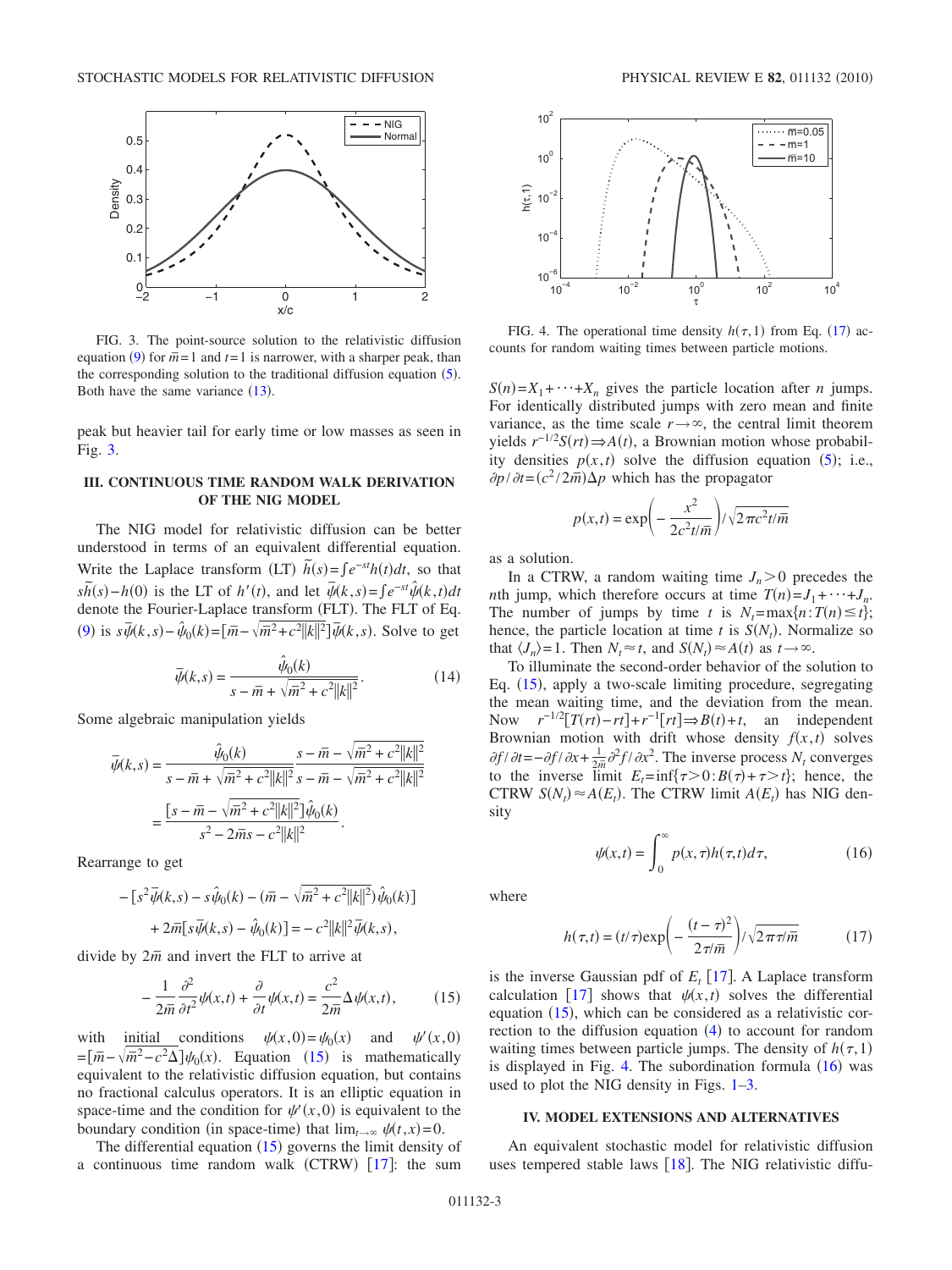sion process can also be written in the form  $B(T_t)$ , where  $B(t)$ is a Brownian motion and  $T_t$  is a tempered stable process  $\lceil 10 \rceil$  $\lceil 10 \rceil$  $\lceil 10 \rceil$ . The tempered stable process modifies the stable subordinator from the theory of anomalous diffusion, by exponentially tempering its power-law jumps. The pdf of  $T<sub>t</sub>$  has LT  $\tilde{h}(s,t) = \exp\{t[\lambda^{\beta} - (\lambda + s)^{\beta}]\}$ . Take  $\lambda = \bar{m}^2$  and  $\beta = 1/2$ , and suppose that the pdf of *B*(*t*) has FT  $\hat{p}(k, t) = e^{-t||ck||^2}$ . Then the pdf of  $B(T_t)$  has FT

$$
\hat{\psi}(k,t) = \int_0^{\infty} e^{-\tau ||k||^2} h(\tau,t) d\tau = e^{t[\bar{m} - \sqrt{\bar{m}^2 + ||ck||^2}]}
$$

using the LT formula for  $h$ , so that  $\psi$  solves the relativistic diffusion equation  $(9)$  $(9)$  $(9)$ .

Now the relativistic diffusion process  $B(T_t)$  can be seen as a transient anomalous diffusion. Anomalous superdiffusion operates by speeding up time in the diffusion process, due to forward jumps in the inner process, with power-law statistics. Relativistic diffusion moderates those forward jumps by an exponential cooling, at a rate that increases as the square of the particle mass, and this eventually pulls the pdf back into a Gaussian shape at late time.

Next we consider an extension to the relativistic diffusion model. The relativistic stable process  $[10] B(T<sub>t</sub>)$  $[10] B(T<sub>t</sub>)$  $[10] B(T<sub>t</sub>)$  has a pdf with FT  $\hat{\psi}(k,t) = \exp\{t[\lambda^{\beta} - (\lambda + ||k||^2)^{\beta}]\}$  for  $0 < \beta < 1$ . It reduces to the relativistic diffusion process when  $\lambda = m^2$  and  $\beta$ =1/2. The pdf solves a pseudodifferential equation

$$
\frac{\partial}{\partial t}\psi(x,t) = [\lambda^{\beta} - (\lambda - \Delta)^{\beta}]\psi(x,t)
$$
\n(18)

<span id="page-3-8"></span>that extends Eq. ([9](#page-1-0)). The low-mass limit  $\hat{\psi}(k, t)$  $\approx$ exp(-*t*||k||<sup>2β</sup>) is a symmetric stable process with index  $\alpha=2\beta$  that solves the fractional diffusion equation  $\partial \psi / \partial t = -(-\Delta)^{\beta} \psi$  in [[14](#page-4-4)]. Equation ([18](#page-3-8)) is an alternative to the fractional diffusion equation with nicer spectral properties  $\lceil 1, 10 \rceil$  $\lceil 1, 10 \rceil$  $\lceil 1, 10 \rceil$ .

<span id="page-3-11"></span>An alternative path to relativistic diffusion was suggested by  $\lceil 3 \rceil$  $\lceil 3 \rceil$  $\lceil 3 \rceil$  and is connected to the telegrapher's equation

$$
\frac{\partial^2}{\partial t^2}\psi + 2a\frac{\partial}{\partial t}\psi = v^2\Delta\psi.
$$
 (19)

The underlying stochastic model is a process where particles travel at a constant velocity *v* and change direction after a Poisson waiting time with rate *a*. Formally solving for the time-differential operator leads to a different relativistic diffusion equation which is not equivalent to Eq.  $(9)$  $(9)$  $(9)$ ,

$$
\frac{\partial}{\partial t}\psi = \left[ -a + \sqrt{a^2 + v^2 \Delta} \right] \psi.
$$
 (20)

<span id="page-3-9"></span>To derive Eq. ([20](#page-3-9)) from the relativistic Schrödinger equation, use a different analytic continuation, as suggested by  $\lceil 3 \rceil$  $\lceil 3 \rceil$  $\lceil 3 \rceil$ : replace  $\hbar$  with −*i* $\hbar$  in Eq. ([6](#page-0-7)) to get

$$
\hbar \frac{\partial \psi}{\partial t} = \left[ -mc^2 + \sqrt{m^2 c^4 + \hbar^2 c^2 \Delta} \right] \psi,
$$
 (21)

and then choose  $v = c$  and  $a = \overline{m} = mc^2/\hbar$  to arrive at Eq. ([20](#page-3-9)). However, the solutions to Eq.  $(20)$  $(20)$  $(20)$  are not probability densities, or even real valued, since for any real-valued function  $\hat{f}(k)$  is the complex conjugate of  $\hat{f}(-k)$  and this is not the case for

$$
\hat{\psi}(k,t) = \exp[t(-\bar{m} + \sqrt{\bar{m}^2 - c^2 ||k||^2})]
$$

when  $||k|| > \overline{m}/c$ , making a physical interpretation of Eq. ([20](#page-3-9)) rather difficult.

### **V. DISCUSSION**

Some literature on relativistic diffusion  $\lceil 2 \rceil$  $\lceil 2 \rceil$  $\lceil 2 \rceil$  has suggested that even the traditional diffusion equation requires correction, because the propagator  $p(x,t) = \exp(-x^2/4Dt)/\sqrt{4\pi Dt}$ assigns some small probability mass to locations  $|x| > ct$ which cannot be reached by a single particle without exceeding the speed of light *c*. The resulting stochastic process is a Gaussian diffusion with the superluminal locations excluded. The process avoids the sharp fronts in the usual telegrapher's equation ([19](#page-3-11)), but is also non-Markovian.

An alternative view, which is completely physical, is that the equation  $\partial p / \partial t = D \Delta p$  governs the long-time asymptotic limit of a random walk with physical bounds on velocity. The CTRW model is suited for this purpose  $[19]$  $[19]$  $[19]$ . CTRW particle motions are subluminal so long as  $||X_n|| \lt cJ_n$  in general. For example, we can place a lower bound  $J_n > b$  on the waiting times between jumps and an upper bound  $||X_n|| \leq B$ on the jumps, where  $B/b < c$ . Another option is to employ a coupled CTRW as in  $[19]$  $[19]$  $[19]$ , where the distribution of the jumps length  $X_n$  depends on the previous waiting time  $J_n$ , so that all motions stay inside the light cone. This was the original motivation for the coupled CTRW model.

#### **ACKNOWLEDGMENTS**

M.M.M. was supported by the National Science Foundation Grants No. DMS-0803360 and No. EAR-0823965.

- <span id="page-3-0"></span>1 R. Carmona, W. C. Masters, and B. Simon, [J. Funct. Anal.](http://dx.doi.org/10.1016/0022-1236(90)90049-Q) **91**, 117 ([1990](http://dx.doi.org/10.1016/0022-1236(90)90049-Q)).
- <span id="page-3-10"></span>2 J. Dunkel, P. Talkner, and P. Hänggi, [Phys. Rev. D](http://dx.doi.org/10.1103/PhysRevD.75.043001) **75**, 043001  $(2007).$  $(2007).$  $(2007).$
- <span id="page-3-1"></span>[3] B. Gaveau, T. Jacobson, M. Kac, and L. S. Schulman, *[Phys.](http://dx.doi.org/10.1103/PhysRevLett.53.419)* [Rev. Lett.](http://dx.doi.org/10.1103/PhysRevLett.53.419) 53, 419 (1984).
- <span id="page-3-2"></span>[4] J. Dunkel and P. Hänggi, *[Phys. Rep.](http://dx.doi.org/10.1016/j.physrep.2008.12.001) 471*, 1 (2009).
- <span id="page-3-3"></span>[5] W. Greiner and J. Reinhardt, *Quantum Electrodynamics*, 2nd ed. (Springer-Verlag, Berlin, 1994).
- <span id="page-3-4"></span>[6] A. Einstein, [Ann. Phys.](http://dx.doi.org/10.1002/andp.19053220607) (Leipzig) 17, 132 (1905).
- <span id="page-3-5"></span>[7] L. de Broglie, Ph.D. thesis, Sorbonne University, 1924.
- <span id="page-3-6"></span>[8] N. Jacob, Pseudo-Differential Operators and Markov Processes (Akad. Verl., Berlin, 1996).
- <span id="page-3-7"></span>[9] N. Laskin, *[Phys. Rev. E](http://dx.doi.org/10.1103/PhysRevE.66.056108)* **66**, 056108 (2002).